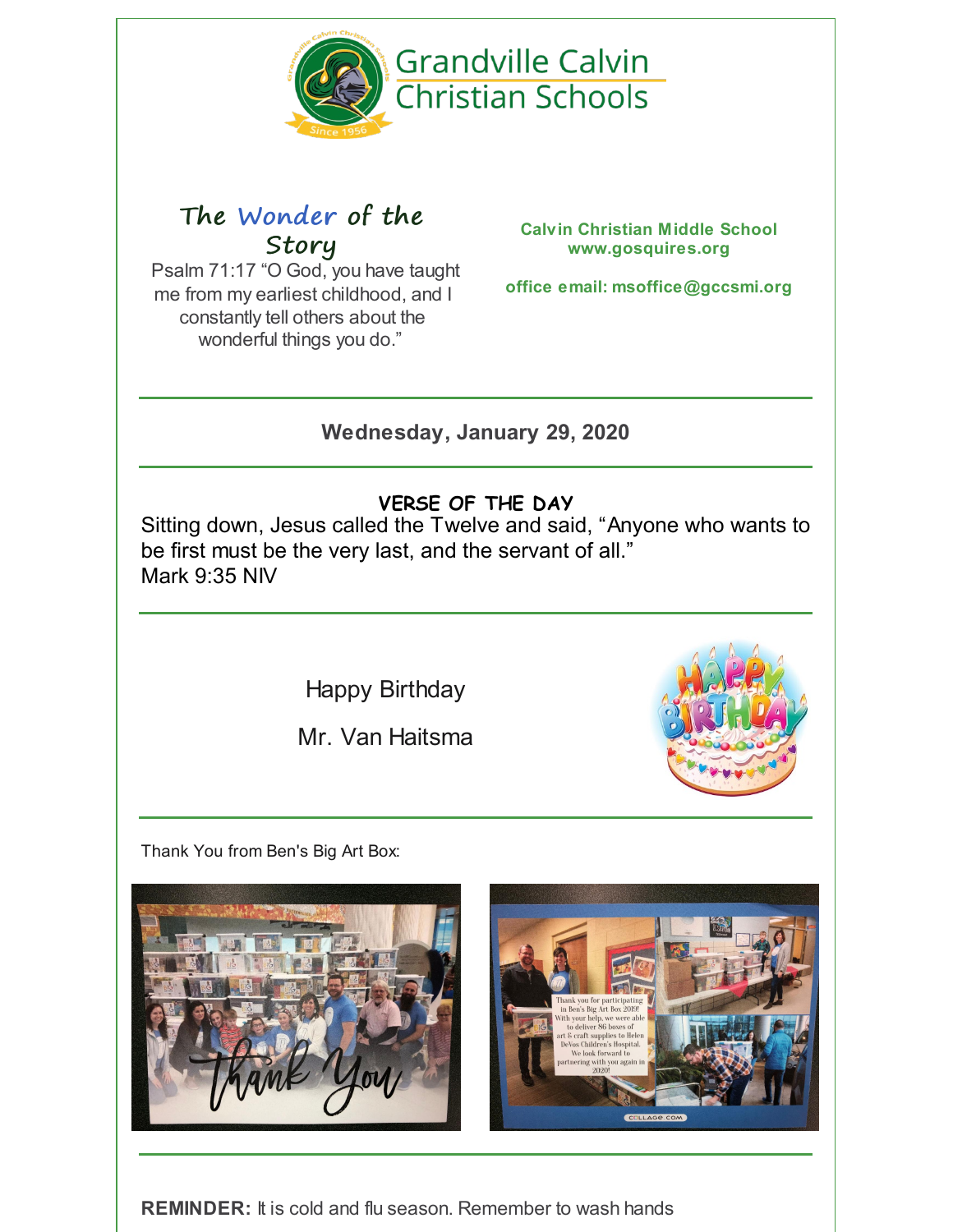regularly and disinfect surfaces. Also, **please** keep your child home if they show signs of illness. A good rule of thumb to follow: fever free for 24 hours before returning to school.



**8th grade students** -- Would you be interested in running lights and/or sound for the 8th grade play? Talk to Mrs. Koster ASAP for more details.

# **Calvin Christian High School 8th Grade Parent Info Night** February 6, 2020 at 7pm CCHS Learning Commons

-Opportunity for parents to ask questions about freshman year

-Overview of high school requirements with a focus on freshman schedule specifics

-Hear from freshman teachers about their courses



# **CALVIN DRAMATIC SOCIETY** presents Merideth Willson's **The Music Man**

The Music Man is a fun, family-friendly show. The large cast of varying ages includes some of our very own middleschoolers!

Performances are on February 13 and 14 at 7:00 pm and February15 at 5:00 pm at Godwin Heights High School.

Tickets are on sale now at **<https://www.classy.org/event/the-music-man/e267765>**

\*Please note that all CCMS 8th grade & all CCHS students are NOT required to go onto this link *to purchase a ticket as they are FREE if they show their student ID at the door\*\**

# Choir information:

1. Our Choir Night concert with all 7-12 choirs will be on Tuesday, March 10 . The concert will be at 7:30 pm, and will be at Central Reformed Church in Grand Rapids. Please make sure that this date, Tuesday, March 10, is on your calendar. It will be a wonderful evening of music and praise!

2. Our MS Girls and Guys Choirs will be going to Jenison Christian during the school morning of February 12 to participate in a Choir Clinic with the choirs of Jenison Christian and Borculo Christian. This Clinic will be led by Mr. Scott Bosscher, director of Grand Rapids Choir of Men and Boys who will help us learn and grow as musicians and singers. The bus will leave at 8:30 am so prompt delivery of your student is appreciated that Wednesday morning, February 12.

# **Annual Auction to support GCCS!**

DATE: Saturday, February 8, 2020

TIME: 5:15 pm – doors open for registration, Dinner and silent auction begin at 5:30 p.m., Live auction begins at 6:30 p.m.

Special music performance by our first grade students at 6:15 and 7:20 pm. PLACE: Calvin Christian High School Gymnasium

Reservations for dinner are being accepted now. All you can eat - Dinner will be catered by On the Border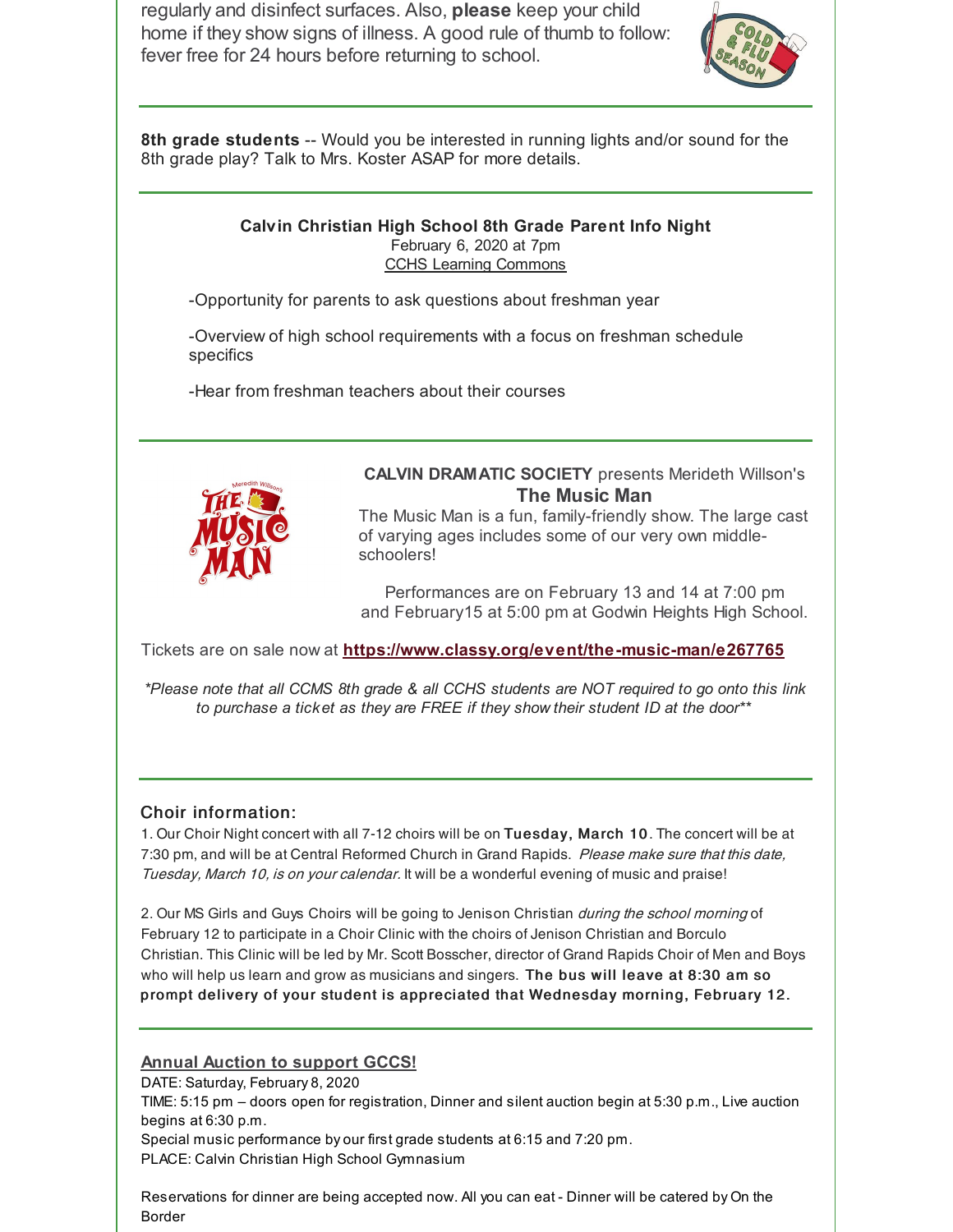Dinner will be \$10 for 6th grade and up, \$6 for 5th grade and under and free for our 1st grade singers.

Childcare will be available for children pottytrained through 5th grade. It will be in our Learning Commons area of the HS. Reservations are required bycalling the Calvin Business Office at 616-532 2373 or emailing jstaalj@gccsmi.org. You can also pre-register through this [link](https://docs.google.com/forms/d/1yIRvbcc3Hij8KmY63jTXnkS9np8ZSoNE3QXAgTecXTk/edit).

Don't forget, we have **two \$500 tuition credit vouchers** that will be drawn at the end of the night. Tickets are \$10 each to enter. MUST BE PRESENT TO WIN.

**Middle School Students**: **Donate to have a Fine Dining Experience at school with your wait staff to be none other than the excellent teachers of CCMS! Date to be determined. Fine time to be had by all!! (4 names drawn, each may bring a friend)**

You can purchase a \$5 ticket in the office to be entered into the drawing. Tickets will also be available at the auction on February 8. We will draw the winners at the auction about 8:15 PM. You do not need to be present to win.

**Students:** are you looking for babysitting experience? Parents, you may help as well! Volunteers are needed to help with childcare during the auction on February 8. The time would be 5:30-9:30. We will give you a free meal from On the Border if you volunteer! Please sign up in the office.



**February Wyldlife Club Tuesday, February 4 Rebounderz in Jenison!**

We will meet up with Grandville and Byron Center Wyldlife at Rebounderz and jump from **7:30-8:30 pm (updated time).** You can easilysign up and pay at this link: Wyldlife [Rebounderz](https://forms.gle/dSU3aDKBeBi4tUyu6) 2/4. Must also have a liability waiver on file at Rebounderz (you can fill one out at [Rebounderz.com](https://www.rebounderz.com/city/grand-rapids/)) Cost: \$16.00

#### **Wyldlife Winter Weekend!**Jan 31- Feb 2.

**New info:** Scholarship money is available to help pay for Winter Weekend if the fee is a hardship for your family. If you would like more information on the scholarship, please email Jill Francisco at [jfrancisco@gccsmi.org](mailto:jfrancisco@gccsmi.org).

Update: You can pick up forms for winter weekend in the ms office. More information: <https://grsw.younglife.org/camp/>

Fri-YAY continues for 2020! Remember to bring \$1 **every** Friday! Here is a sneak peak at what snacks are coming up:

Jan 31 - pop & chips

**8th Graders: REMEMBER - if you wear your Class of '24 shirt on Fridays, you get FREE CANDY!!!**



**8th Grade Parents:** WE NEED POP! Thank you for your continued support in making Fri-YAY a huge success!Click on the link below to sign up to donate! Thank you!

<https://www.signupgenius.com/go/30E044CA9AD23A3F49-friyay>

**SUMMER CAMP:** Registration for Squires Sports Camp is now OPEN! If your child is going into 1st-8th grade and you are looking for a way for them to be more active, Squires Sports Camp is the place for you!

Camp runs June 15-19 from 9-3 on Monday through Thursday and 9-noon on Friday. Register at [gccssportscamps.com](http://gccssportscamps.com/) today!

Questions? Email our camp director and high school PE teacher Ben de Waal Malefyt at [bdewaalmalefyt@gccsmi.or](mailto:bdewaalmalefyt@gccsmi.org)

### **Middle School Sports**